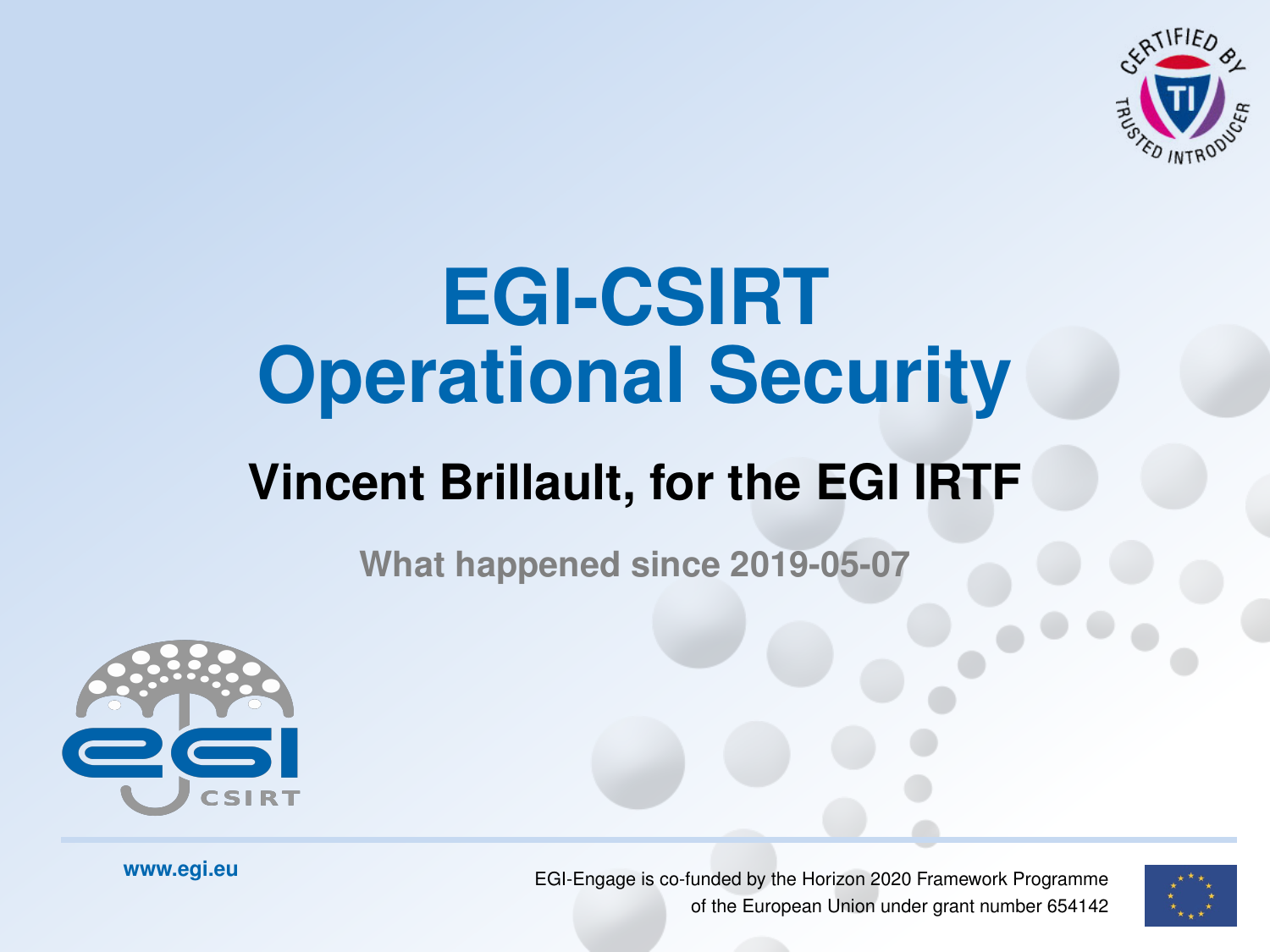<span id="page-1-0"></span>



### **[Recent Incidents](#page-1-0)**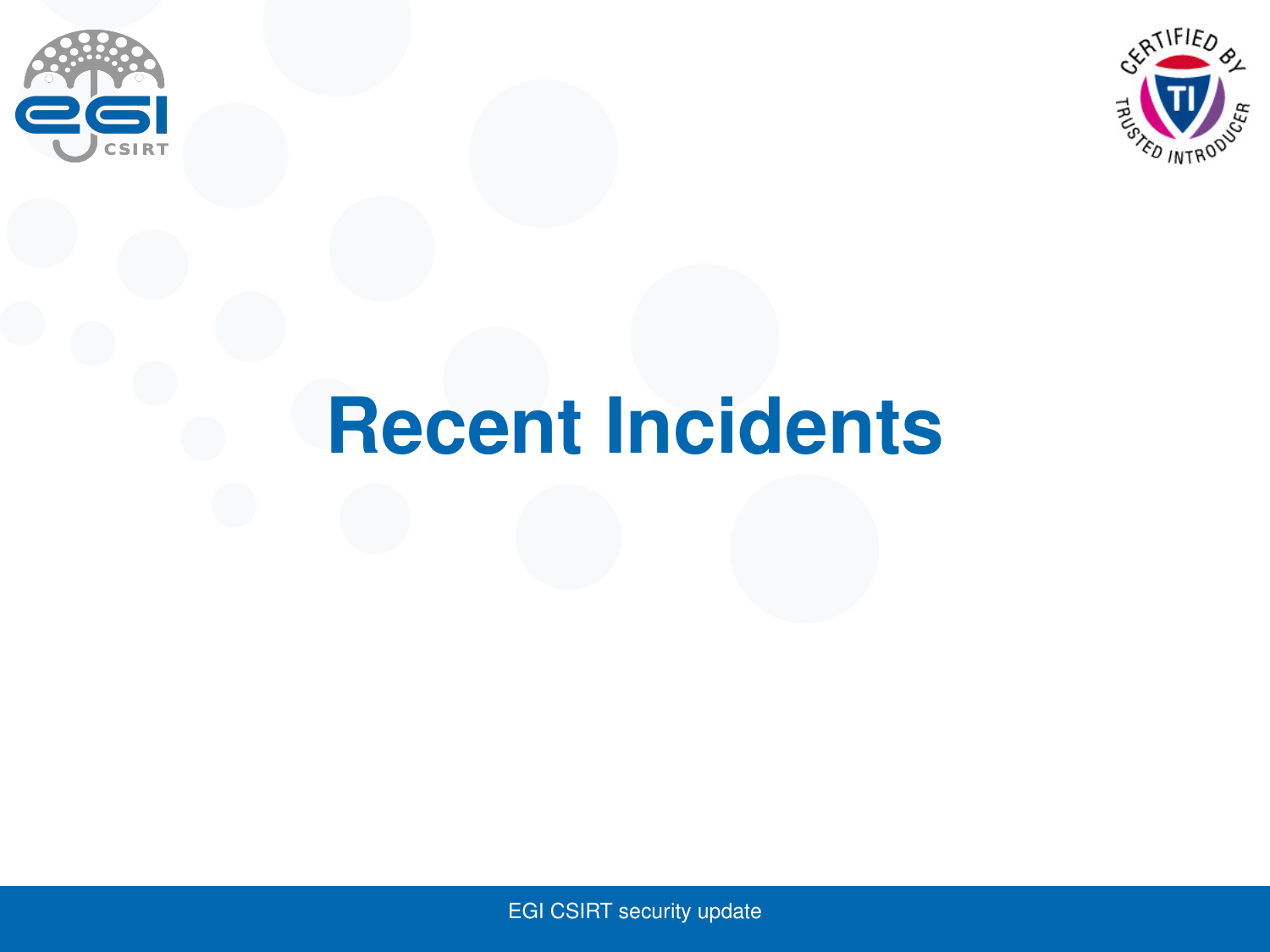

### **One single minor incident**



- One (outdated) Jenkins server compromised
- Not part of any service, only with a site perimeter
- Properly handled by site and ngi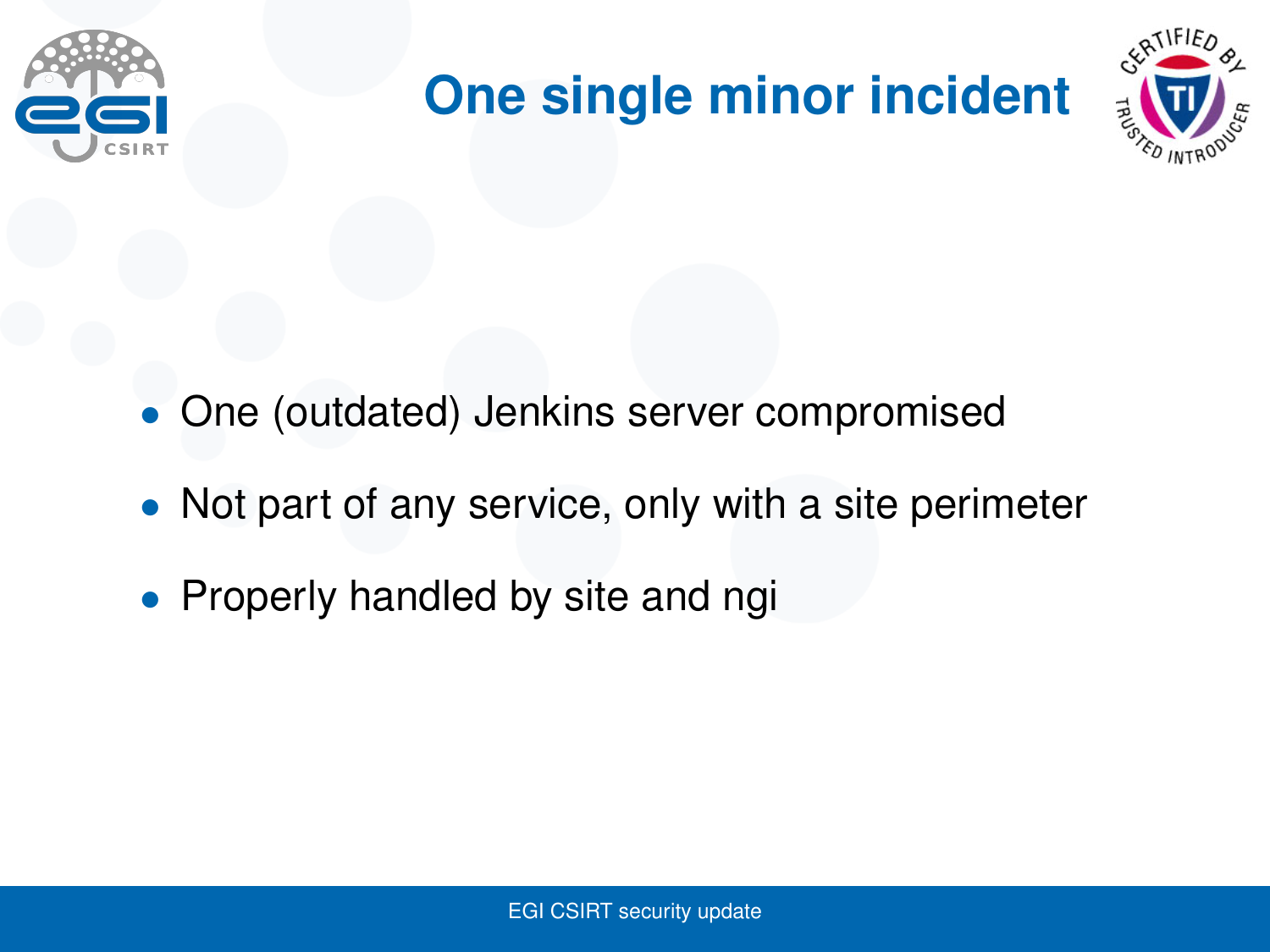

#### **EGI services compromise Follow-up**



- Incident in last April, reported to OMB in May
- Services were already *safe* in April
- Changes since last OMB:
	- Authentication services isolated & reinstalled
	- Mailman services isolated & reinstalled
	- Progress on other services
- Few services still being isolated & reinstalled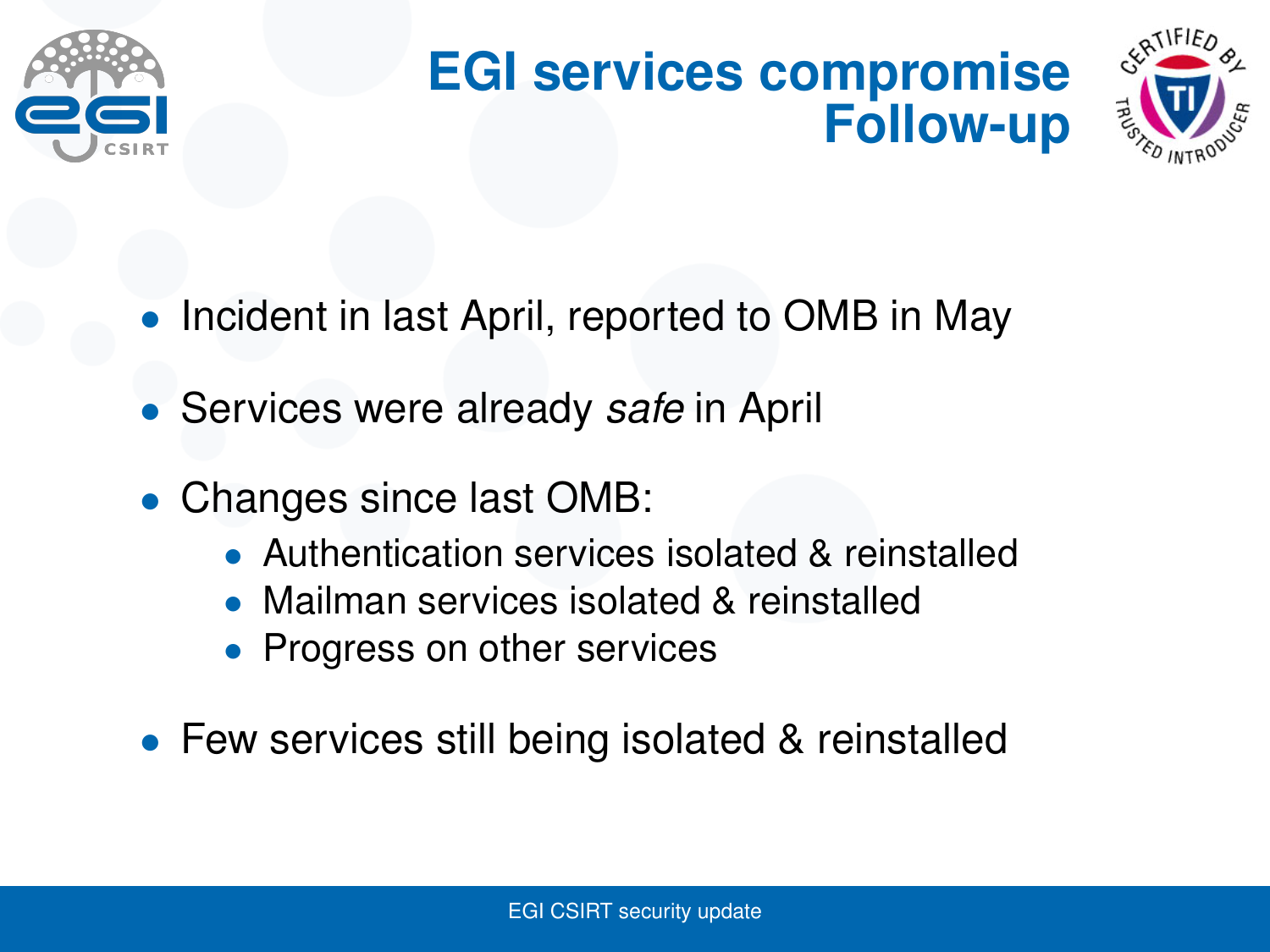<span id="page-4-0"></span>



## **[Vulnerabilities, Alerts &](#page-4-0) [Advisories](#page-4-0)**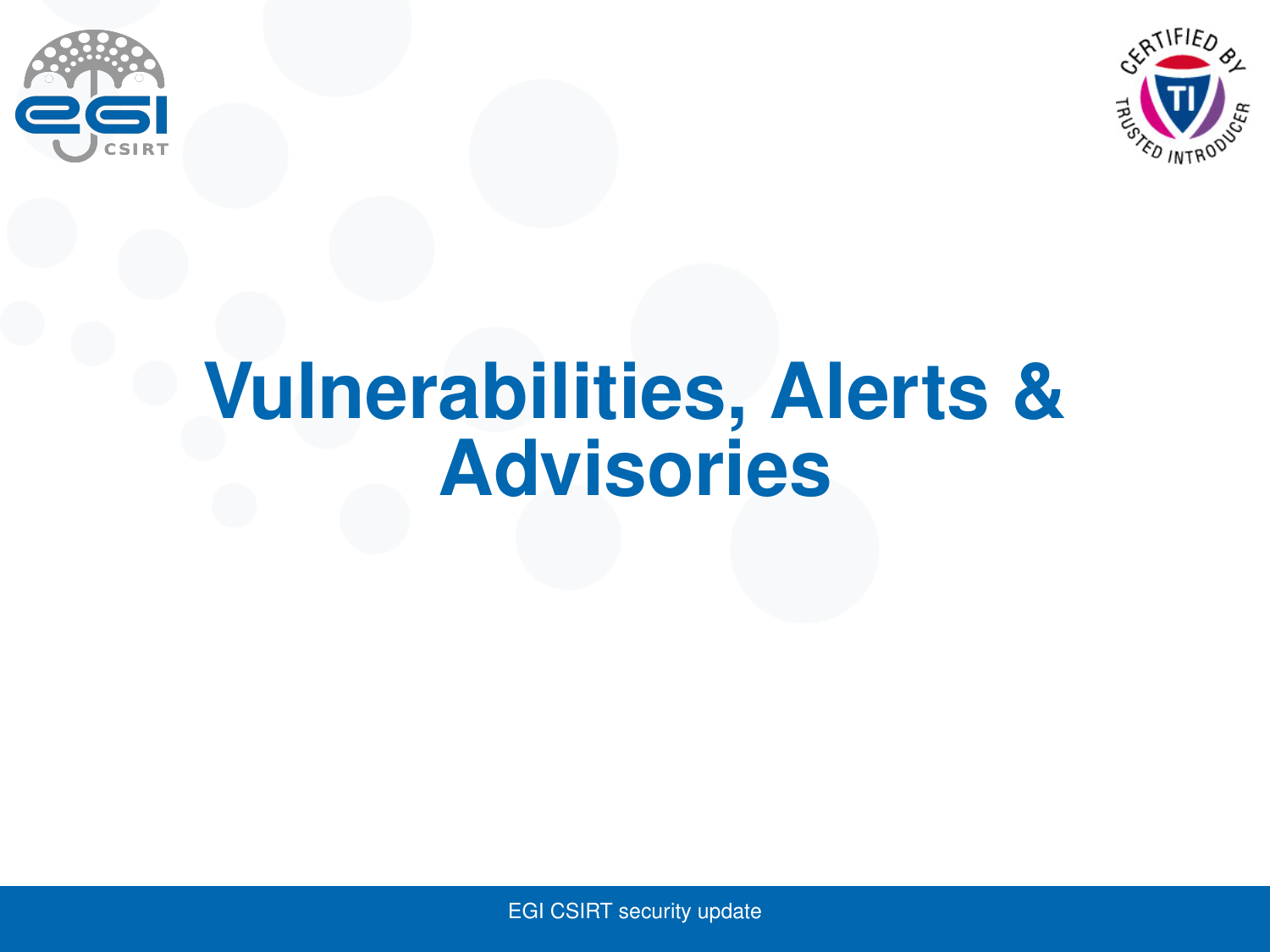

#### **Vulnerabilities, Alerts & Advisories I**



- CVE-2019-11328: Singularity race condition
	- $\bullet$  Only affecting systems with setuid = yes
- Intel Microarchitectural Data Sampling
- CVE-2018-1564: Docker race condition
- CVE-2019-1147 $\{7,8,9\}$ : Linux TCP SACK panic
- SQUID-2019:5: Frontier-Squid-4
	- Only affects frontier-squid-4.\*, not 3.\*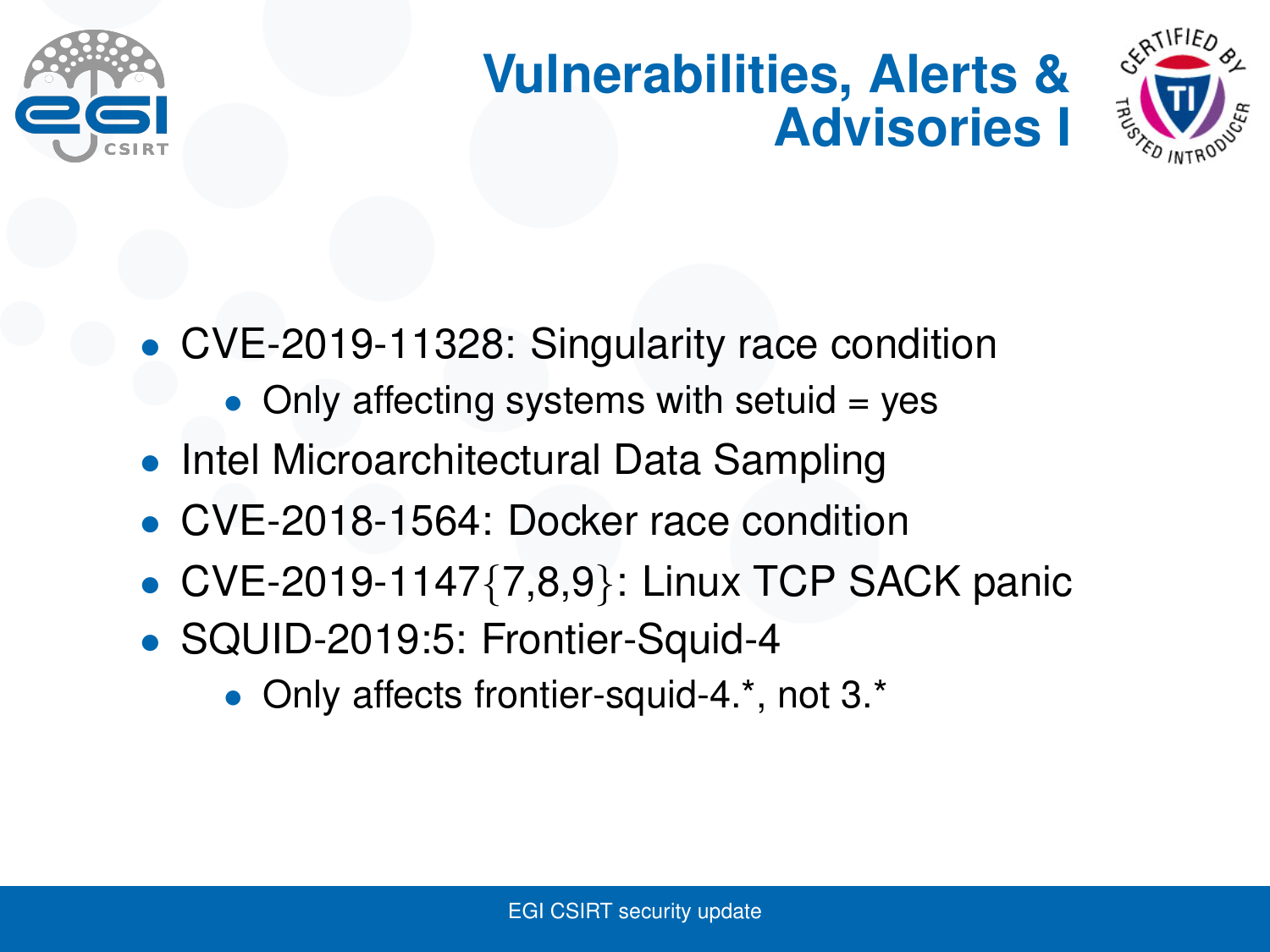<span id="page-6-0"></span>



## **[Security Service Challenge](#page-6-0) [SSC-19.03](#page-6-0)**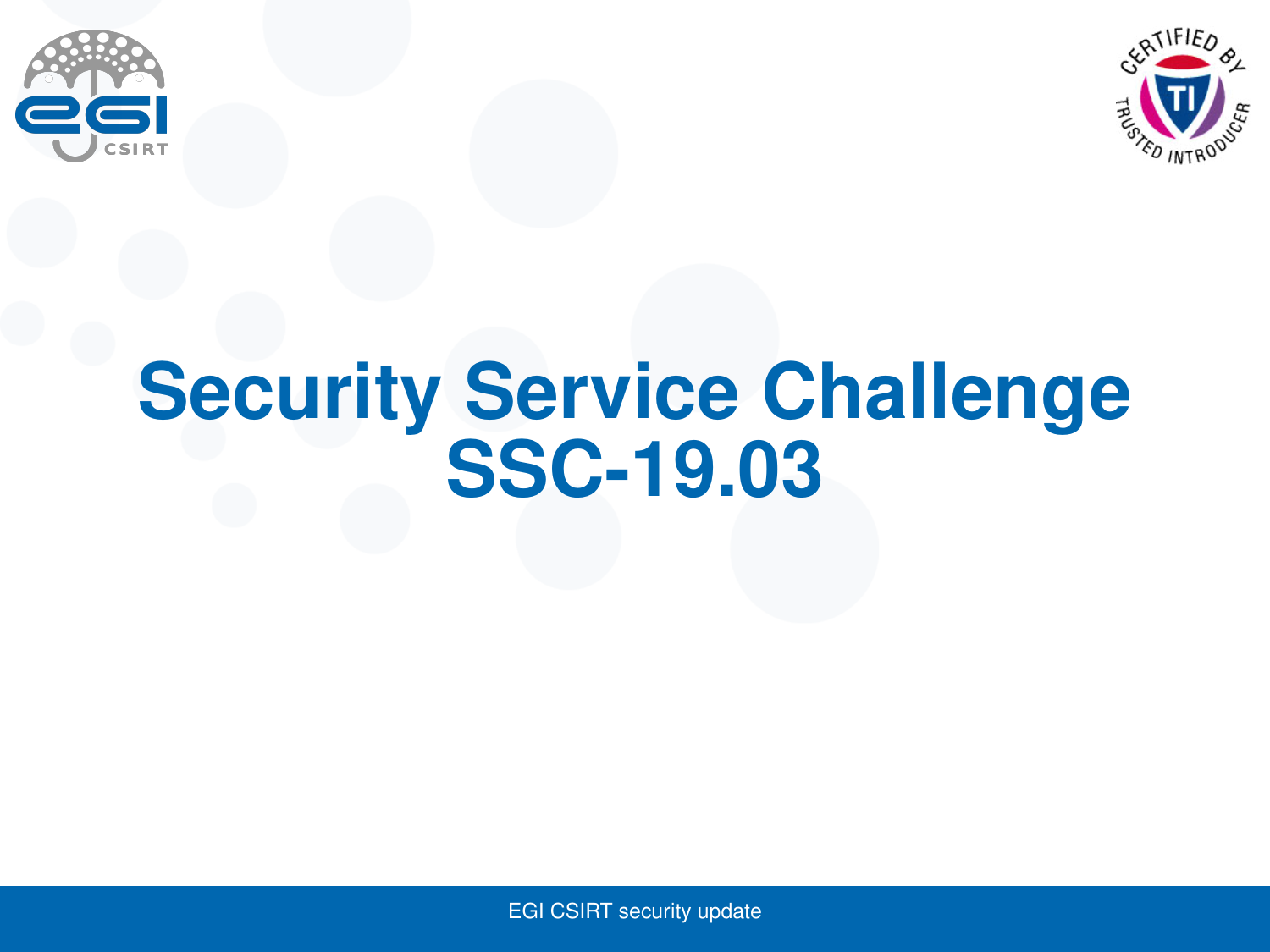





- Draft reports compiled and sent to sites
- Few problems identified, e.g.:
	- Single ticket for two sites
	- Communication in another ticket
	- Site results mixed
- Hoping to send final version soon.